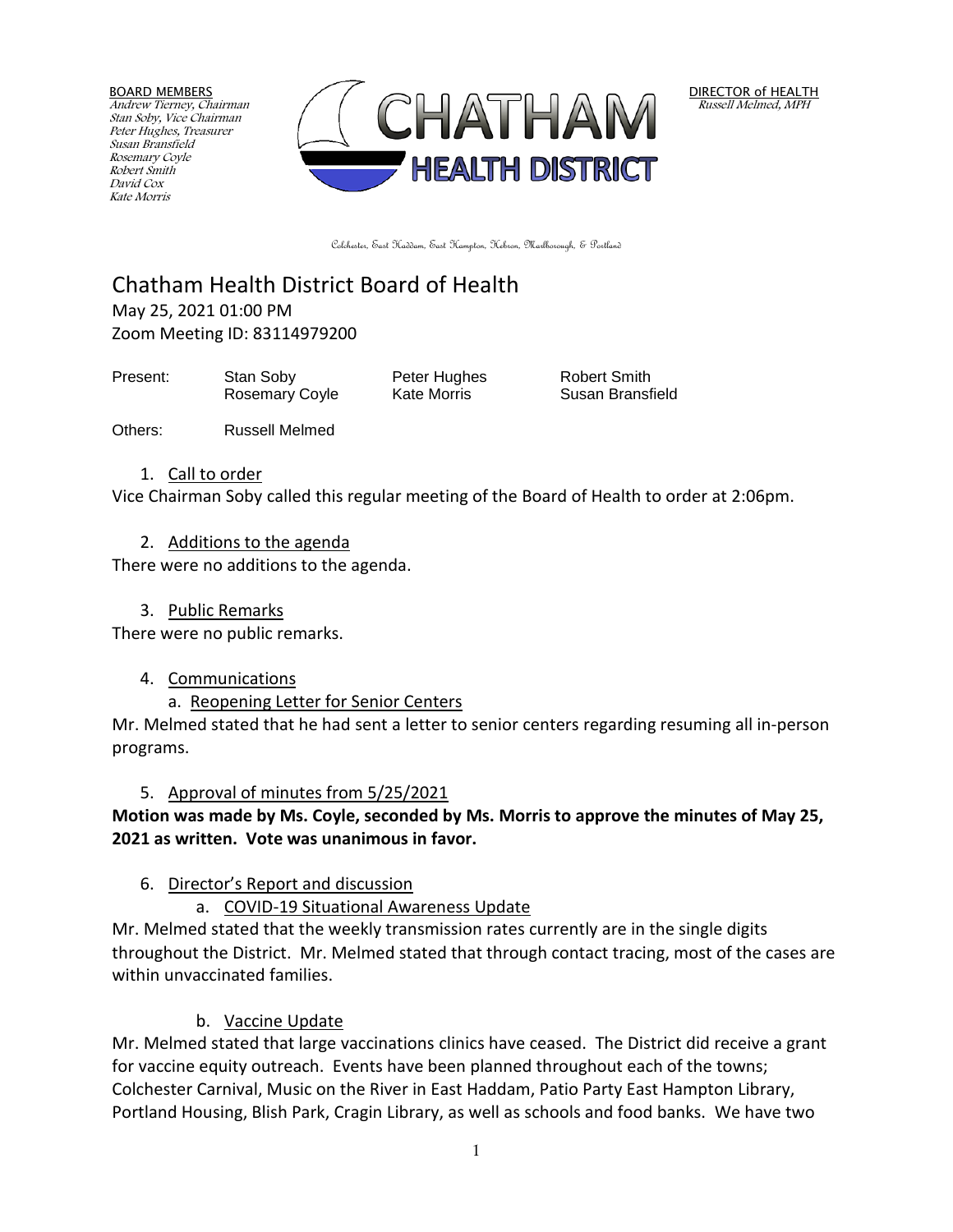new hires, Stephanie Reyes and Anika Maybin, who are working under the grant doing the vaccine outreach and education.

## c. Environmental Health

Mr. Melmed stated that Environmental Health staff are working with DEEP to encourage two neighborhoods in East Hampton to participate in an investigation into their private drinking water for PFAS. PFAS was found in firefighting foam and has been detected in areas where there were large fires; Gong Bell and Bevin Bell. There is also outreach being conducted in areas in East Haddam for Arsenic.

Mr. Melmed stated that the District has begun registering and inspecting campgrounds, as required by state statute. Mr. Melmed noted that there is a new campground being built in East Haddam with approximately 45 cabins all connected to one septic system. Mr. Melmed explained that this system installation will require several inspections of the sewer lines. In review of the process and discussion with staff, it was determined that charging one septic installation fee of \$165 would be insufficient. It was more reasonably determined to utilize the fee for "Other Inspection" of \$100 for every five sewer line inspections.

Mr. Melmed stated that temporary events have begun. Mr. Melmed stated that he had Ryan McCammon initiate a temporary event inspection coverage system whereas each weekend a sanitarian is assigned coverage for inspections. Mr. Melmed also stated that during the pandemic regular food service establishment inspections were suspended. All sanitarians have now been assigned a certain number of inspections to be conducted and these inspections are now being caught up.

Mr. Melmed stated that the District currently has five full-time sanitarians and one part-time. The part-time sanitarian was funded by the ELC grant for COVID19 response. Mr. Melmed stated that he can no longer justify the grant funding due to the fact that there is no longer sanitarian COVID19 work anymore. The State did approve a budget that includes additional per capita funding for public health. Chatham Health District will be receiving an additional \$58,519.70. Mr. Melmed plans to utilize the additional per capita to fund the current staffing level for the year due to the very demanding work load.

Mr. Melmed stated that the District will begin looking into a digital health department for applying and making payment online.

d. Community Health

Nothing discussed.

e. Staffing

Previously discussed.

# f. FY2021 budget

Mr. Melmed stated that budget is strong. Although temporary events and food service is under budget other land use activity was high. Mr. Melmed stated that he would like to hold a budget committee meeting to discuss the 2021 budget, particularly establishing a designated fund for